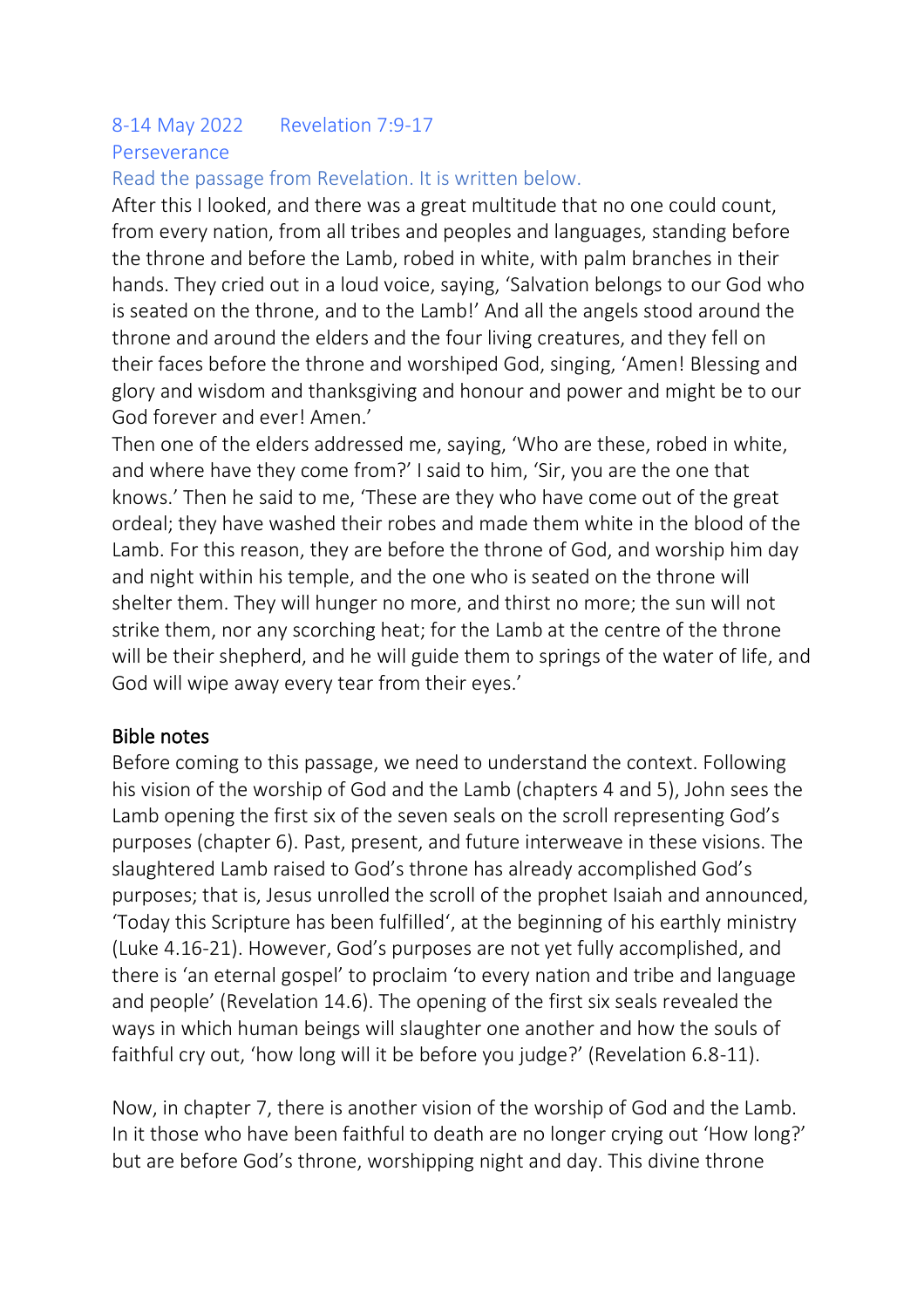room is eternal in heaven but yet to come on earth. It is more enduring than the throne of Rome, despite the hailing of Vespasian as 'benefactor', 'saviour', and the 'only worthy emperor' (Josephus, The Jewish War 7.71). John's images recall worship in the Jerusalem Temple, destroyed by Vespasian's son Titus: the Lamb and the palm branches (v.9) suggest the Passover festival. There are remarkable paradoxes here: The slaughtered Lamb is also the Lord, the shepherd who leads to life (v.17; and, of course, Psalm 23). As in the Book of Hebrews, Jesus is both the sacrifice and the high priest. And the white robes representing God's approval are washed in red blood, a symbolic nod to the testimony that both blood and water flowed from Jesus pierced side (John 19.34; 1 John 5.6-8).

## Reflection

*Spend a few moments thinking about what stands out for you from the Bible reading. This idea may help.*

In folktales, animals are often assigned human characteristics. Foxes are seen as cunning and The compelling visions of Revelation set the everyday events of our lives within the great drama of the victory of the Lamb of God over 'the deceiver of the whole world' (Revelation 12.9). In this light – which is that of Jesus himself – we can see that every decision we make, as individuals and as church communities, is caught up in this struggle. We choose either to worship the Lamb, serving those who hunger and thirst, or to worship the deceiver, subtly serving our own self-interest and the idols, perhaps, of comfort and money, prestige and success, to which we are all too attached.

#### Questions for reflection

*You may wish to use these questions and the picture to help you think about or discuss issues of sharing.*